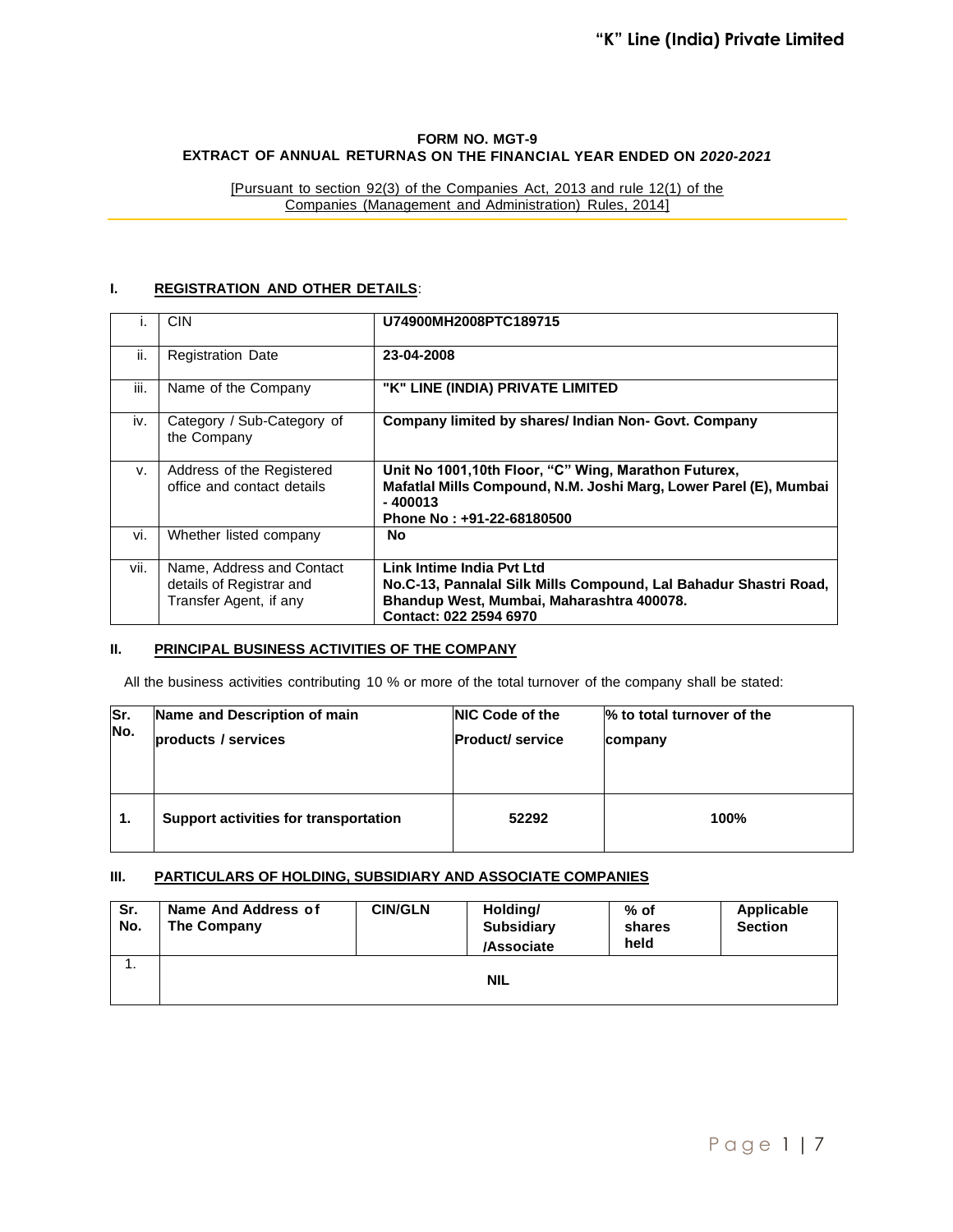# **IV. SHARE HOLDING PATTERN (Equity Share Capital Breakup as percentage of Total Equity)**

### **i.** *Category-wise Share Holding*

| Category of<br>Shareholders                                                           |             | No. of Shares held at the beginning<br>No. of Shares held at the end of<br>of the year<br>the year |             |                                      | % Change<br>during<br>the year |                  |                |                                         |                |
|---------------------------------------------------------------------------------------|-------------|----------------------------------------------------------------------------------------------------|-------------|--------------------------------------|--------------------------------|------------------|----------------|-----------------------------------------|----------------|
|                                                                                       | Demat       | Phys<br>ical                                                                                       | Total       | $\%$<br>of<br>Total<br><b>Shares</b> | Dem at                         | Phy sica I Total |                | $\frac{1}{2}$<br>of<br>Total<br>Shar es |                |
| A. Promoter                                                                           |             |                                                                                                    |             |                                      |                                |                  |                |                                         |                |
| Indian<br>1)                                                                          |             |                                                                                                    |             |                                      |                                |                  |                |                                         |                |
| Individual/HUF<br>la)                                                                 | $\mathbf 0$ | 0                                                                                                  | $\mathbf 0$ | 0.00                                 | $\mathbf 0$                    | $\mathbf 0$      | 0              | 0.00                                    | $\Omega$       |
| b)<br><b>Central Govt</b>                                                             | 0           | 0                                                                                                  | $\pmb{0}$   | 0                                    | 0                              | 0                | $\mathbf 0$    | 0                                       | $\mathbf 0$    |
| State Govt(s)<br>C)                                                                   | 0           | 0                                                                                                  | $\mathbf 0$ | 0.00                                 | $\mathbf 0$                    | $\mathbf 0$      | 0              | 0                                       | 0              |
| <b>Bodies Corp</b><br>d)                                                              | 0           | 0                                                                                                  | $\pmb{0}$   | $\mathbf 0$                          | $\pmb{0}$                      | $\mathbf 0$      | $\mathbf 0$    | $\mathbf 0$                             | $\mathbf 0$    |
| Banks / Fl<br>e)                                                                      | $\Omega$    | 0                                                                                                  | 0           | 0.00                                 | $\overline{0}$                 | $\mathbf 0$      | $\overline{0}$ | 0.00                                    | $\overline{0}$ |
| f)<br>Any Other                                                                       | 300000      | 0                                                                                                  | 300000      | 50%                                  | 300000                         | $\mathbf 0$      | 300000         | 50%                                     | $\mathbf 0$    |
| Sub-total (A) (1) :-                                                                  | 300000      | 0                                                                                                  | 300000      | 50%                                  | 300000                         | 0                | 300000         | 50%                                     | 0              |
| Foreign<br>(2)                                                                        |             |                                                                                                    |             |                                      |                                |                  |                |                                         |                |
| g) NRIs-Individuals                                                                   | 0           | 0                                                                                                  | 0           | 0                                    | 0                              | 0                | 0              | 0                                       | $\Omega$       |
| h) Other-Individuals                                                                  | $\mathbf 0$ | 0                                                                                                  | $\mathbf 0$ | $\Omega$                             | $\mathbf 0$                    | $\Omega$         | $\overline{0}$ | $\mathbf{0}$                            | $\Omega$       |
| i)<br>Bodies Corp.                                                                    | 0           | 300000                                                                                             | 300000      | 50%                                  | 0                              | 300000           | 300000         | 50%                                     | 0              |
| Banks / Fl<br>j)                                                                      | 0           | 0                                                                                                  | 0           | 0                                    | $\mathbf 0$                    | 0                | 0              | 0                                       | 0              |
| k) Any Other                                                                          | $\Omega$    | $\mathbf 0$                                                                                        | $\mathbf 0$ | $\mathbf 0$                          | 0                              | $\mathbf 0$      | $\mathbf 0$    | 0                                       | $\Omega$       |
| Sub-total (A)(2):-                                                                    | 0           | 300000                                                                                             | 300000      | 50%                                  | 0                              | 300000           | 300000         | 50%                                     | 0              |
| <b>Total Shareholding</b>                                                             |             |                                                                                                    |             |                                      |                                |                  |                |                                         |                |
| of Promoter<br>$(A) = (A) (1) + (A)$<br>(2)                                           | 300000      | 300000                                                                                             | 600000      | 100%                                 | 300000                         | 300000           | 600000         | 100%                                    | 0              |
| <b>Public Shareholding</b><br>В.                                                      |             |                                                                                                    |             |                                      |                                |                  |                |                                         |                |
| 1.Institutions                                                                        |             |                                                                                                    |             |                                      |                                |                  |                |                                         |                |
| a) Mutual Funds                                                                       | 0           | 0                                                                                                  | 0           | $\mathbf 0$                          | $\mathbf 0$                    | $\mathbf 0$      | 0              | 0                                       | $\mathbf 0$    |
| b) Banks / Fl                                                                         | $\Omega$    | 0                                                                                                  | 0           | $\mathbf 0$                          | 0                              | 0                | 0              | $\Omega$                                | $\Omega$       |
| $\overline{c)}$<br><b>Central Govt</b>                                                | 0           | 0                                                                                                  | $\mathbf 0$ | 0                                    | $\mathbf 0$                    | 0                | 0              | 0                                       | 0              |
| State Govt(s)<br>d)                                                                   | 0           | 0                                                                                                  | 0           | 0                                    | 0                              | 0                | $\mathbf 0$    | 0                                       | $\mathbf 0$    |
| e) Venture Capital<br>Funds                                                           | $\Omega$    | 0                                                                                                  | 0           | 0                                    | 0                              | 0                | 0              | 0                                       | $\mathbf 0$    |
| f)<br>Insurance<br>Companies                                                          | 0           | 0                                                                                                  | 0           | 0                                    | $\mathbf 0$                    | 0                | 0              | $\Omega$                                | $\Omega$       |
| g) Fils                                                                               | $\Omega$    | 0                                                                                                  | $\mathbf 0$ | $\mathbf 0$                          | $\mathbf 0$                    | $\mathbf 0$      | $\mathbf 0$    | $\mathbf 0$                             | $\mathbf 0$    |
| h) Foreign Venture<br><b>Capital Funds</b>                                            | 0           | 0                                                                                                  | 0           | 0                                    | 0                              | 0                | 0              | 0                                       | $\mathbf 0$    |
| i) Others (specify)                                                                   | $\Omega$    | 0                                                                                                  | $\Omega$    | $\Omega$                             | $\Omega$                       | $\Omega$         | $\Omega$       | $\Omega$                                | $\Omega$       |
| Sub-total (B)(1)                                                                      |             |                                                                                                    |             |                                      |                                |                  |                |                                         |                |
| 2. Non Institutions                                                                   |             |                                                                                                    |             |                                      |                                |                  |                |                                         |                |
| a) Bodies Corp.<br>(i) Indian<br>(ii) Overseas                                        | $\mathbf 0$ | 0                                                                                                  | $\mathbf 0$ | 0                                    | $\mathbf 0$                    | $\mathbf 0$      | $\mathbf 0$    | $\mathbf 0$                             | $\mathbf 0$    |
| <b>Individuals</b><br>b)                                                              |             |                                                                                                    |             |                                      |                                |                  |                |                                         |                |
| (i) Individual<br>shareholders<br>holding nominal<br>share capital upto<br>Rs. 1 lakh | 0           | 0                                                                                                  | 0           | 0                                    | 0                              | 0                | $\mathbf 0$    | $\mathbf 0$                             | 0              |

P a g e 2 | 7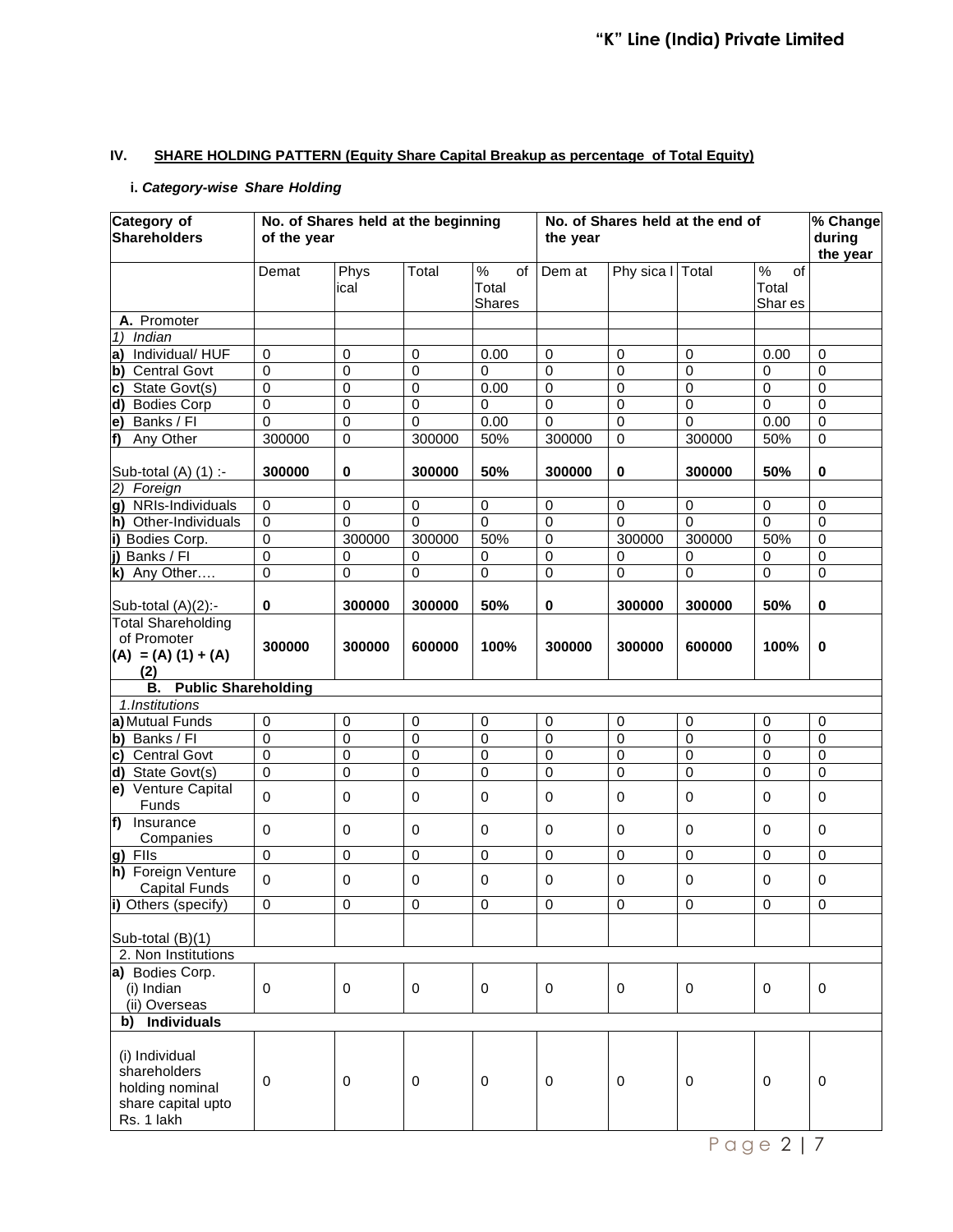| (ii) Individual<br>shareholders<br>holding nominal<br>share capital in<br>excess of Rs 1<br>lakh | $\mathbf 0$ | $\Omega$    | $\Omega$    | $\mathbf 0$ | $\Omega$    | $\Omega$    | 0           | $\Omega$    | 0        |
|--------------------------------------------------------------------------------------------------|-------------|-------------|-------------|-------------|-------------|-------------|-------------|-------------|----------|
| c) Others (Specify)                                                                              | 0           | 0           | 0           | 0           | 0           | 0           | 0           | $\mathbf 0$ | 0        |
| Sub-total (B)(2)                                                                                 | $\mathbf 0$ | 0           | $\mathbf 0$ | $\mathbf 0$ | 0           | 0           | $\mathbf 0$ | $\Omega$    | 0        |
| <b>Total Public</b><br>Shareholding<br>$(B)=(B)(1)+(B)(2)$                                       | $\Omega$    | 0           | 0           | 0           | 0           | 0           | 0           | 0           | 0        |
| C. Shares held by<br>Custodian for<br><b>GDRs &amp; ADRs</b>                                     | 0           | $\mathbf 0$ | $\mathbf 0$ | $\mathbf 0$ | $\mathbf 0$ | $\mathbf 0$ | 0           | 0           | 0        |
| <b>Grand Total</b><br>$(A+B+C)$                                                                  | 300000      | 300000      | 600000      | 100%        | 300000      | 300000      | 600000      | 100%        | $\bf{0}$ |

**ii.***Shareholding of Promoters*

| Sr.<br>No | <b>Shareholder's Name</b>                                                                     | Shareholding at the beginning of<br>the year |                                                           |                                                                           | Shareholding at the end of the<br>year |                                                           |                                                                                          |                                                               |
|-----------|-----------------------------------------------------------------------------------------------|----------------------------------------------|-----------------------------------------------------------|---------------------------------------------------------------------------|----------------------------------------|-----------------------------------------------------------|------------------------------------------------------------------------------------------|---------------------------------------------------------------|
|           |                                                                                               | No. of<br>Shar es                            | $%$ of<br>total<br><b>Shares</b><br>of the<br>compa<br>ny | %of<br><b>Shares</b><br>Pledged<br>lencumb<br>e red to<br>total<br>shares | No. of Shar es                         | $%$ of<br>total<br><b>Shares</b><br>of the<br>compa<br>ny | %of<br><b>Share</b><br>s<br>Pledg<br>ed/<br>encu<br>mbe<br>red to<br>total<br>share<br>s | $%$ chan<br>ge in<br>share<br>holdi ng<br>durin g<br>the year |
| 1.        | J.M. Baxi and Co.<br>(Mr. Krishna Kotak,<br>Dhruy Kotak and Mr.<br>Vir Kotak are<br>partners) | 300000                                       | 50%                                                       | $\bf{0}$                                                                  | 300000                                 | 50%                                                       | $\bf{0}$                                                                                 | $\bf{0}$                                                      |
| 2.        | Kawasaki Kisen<br><b>Kaisha Limited</b>                                                       | 300000                                       | 50%                                                       | $\bf{0}$                                                                  | 300000                                 | 50%                                                       | $\bf{0}$                                                                                 | $\bf{0}$                                                      |
|           | <b>Total</b>                                                                                  | 600000                                       | 100%                                                      | 0                                                                         | 600000                                 | 100%%                                                     | $\bf{0}$                                                                                 | 0                                                             |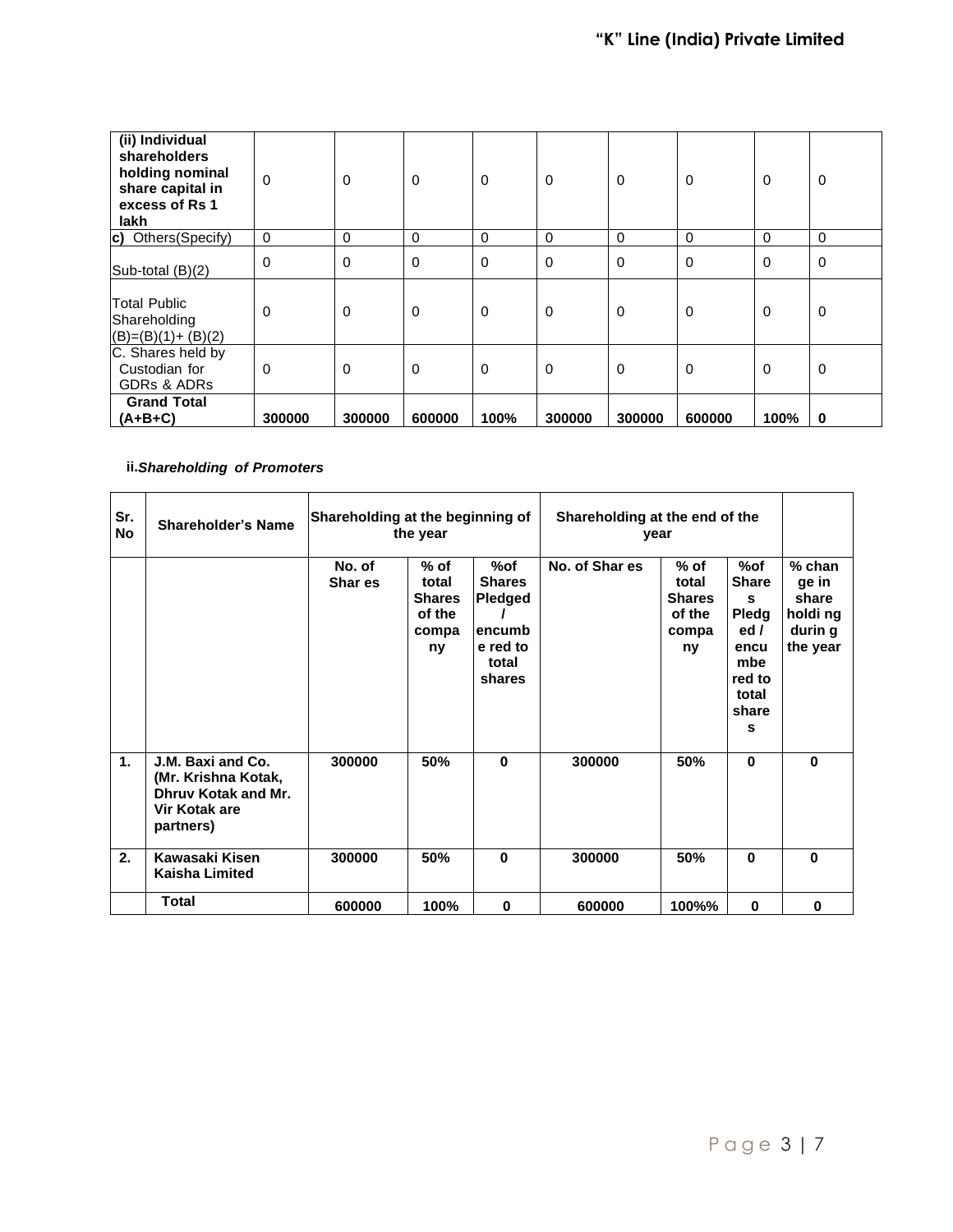| Sr.<br>no |                                                                                                                                                                                                                         | Shareholding at the beginning of<br>the year |                                                                   | <b>Cumulative Shareholding during</b><br>the year |                                        |  |
|-----------|-------------------------------------------------------------------------------------------------------------------------------------------------------------------------------------------------------------------------|----------------------------------------------|-------------------------------------------------------------------|---------------------------------------------------|----------------------------------------|--|
|           |                                                                                                                                                                                                                         | No. of shares                                | % of total<br>shares of the<br>company                            | No. of shares                                     | % of total<br>shares of the<br>company |  |
|           | At the beginning of the year                                                                                                                                                                                            |                                              |                                                                   |                                                   |                                        |  |
|           | Date wise Increase / Decrease in<br>Promoters Shareholding during the<br>year specifying the reasons for<br>increase / decrease (e.g. allotment<br>transfer / bonus/ sweat equity<br>$etc)$ :<br>At the End of the year | year 2020-2021.                              | There is no change in promotors shareholding during the financial |                                                   |                                        |  |

### **iii.***Change in Promoters' Shareholding (please specify, if there is no change)*

#### *iv. Shareholding Pattern of top ten Shareholders (other than Direcors, Promoters & Holders of GDRs & ADRs)*

| SI.<br>No |                                                                                           | Support<br>transportation | activities<br>for                            | <b>Cumulative</b><br>during the year | <b>Shareholding</b>                          |
|-----------|-------------------------------------------------------------------------------------------|---------------------------|----------------------------------------------|--------------------------------------|----------------------------------------------|
|           | For Each of the Top 10<br><b>Shareholders</b>                                             | No. of shares             | %<br>total<br>оf<br>shares of the<br>company | No. of shares                        | %<br>total<br>оf<br>shares of the<br>company |
|           | At the beginning of the year                                                              |                           |                                              |                                      |                                              |
|           | At the end of the year (or on the<br>date of separation, if separated<br>during the year) |                           | <b>Not Applicable</b>                        |                                      |                                              |

## *v. Shareholding of Directors & KMP*

| SI. No |                                                                                                                                                                                       |                 | Shareholding at the end<br>of the year    |                 | <b>Cumulative Shareholding during the</b><br>year |  |
|--------|---------------------------------------------------------------------------------------------------------------------------------------------------------------------------------------|-----------------|-------------------------------------------|-----------------|---------------------------------------------------|--|
|        | For Each of the Directors & KMP                                                                                                                                                       | No.of<br>shares | % of total<br>shares of<br>the<br>company | No of<br>shares | % of total shares of the<br>company               |  |
|        | At the beginning of the year                                                                                                                                                          | <b>NIL</b>      | <b>NIL</b>                                | <b>NIL</b>      | <b>NIL</b>                                        |  |
| 2      | Date wise increase/decrease in<br>Promoters Shareholding during the<br>year specifying the reasons for<br>increase/decrease<br>(e.g.<br>allotment/transfer/bonus/sweat<br>equity etc) | <b>NIL</b>      | <b>NIL</b>                                | <b>NIL</b>      | NIL                                               |  |
| 3      | At the end of the year                                                                                                                                                                | <b>NIL</b>      | NIL                                       | NIL             | NIL                                               |  |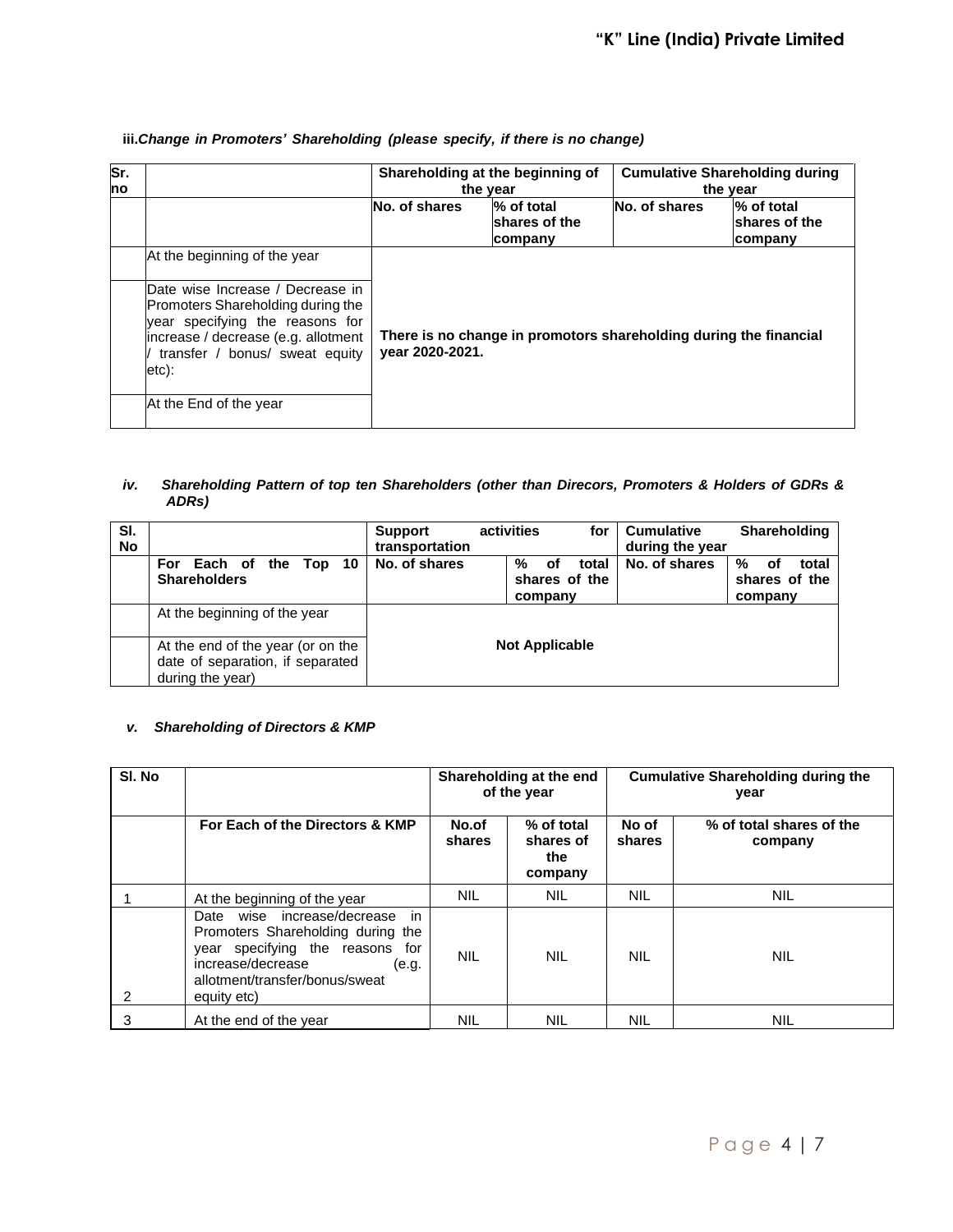## **V. INDEBTEDNESS**

### **Indebtedness of the Company including interest outstanding/accrued but not due for payment**

|                                                                                                                                           | <b>Secured Loans</b><br>excluding<br>deposits | <b>Unsecured</b><br>Loans | <b>Deposits</b> | <b>Total</b><br><b>Indebtedness</b> |
|-------------------------------------------------------------------------------------------------------------------------------------------|-----------------------------------------------|---------------------------|-----------------|-------------------------------------|
| Indebtedness at the<br>beginning of the financial<br><b>vear</b>                                                                          |                                               |                           |                 |                                     |
| i) Principal Amount<br>ii) Interest due but not paid<br>iii) Interest accrued but not                                                     | ---                                           | ---                       | ---             | ---                                 |
| Total (i+ii+iii)                                                                                                                          | ---                                           | ----                      | ---             | ---                                 |
| Change in Indebtedness<br>during the financial year<br>- Addition<br>- Reduction                                                          | ---                                           |                           | ---             |                                     |
| <b>Net Change</b>                                                                                                                         | ---                                           | ---                       | ---             | ---                                 |
| Indebtedness at the<br>end of the financial year<br>i) Principal Amount<br>ii) Interest due but not paid<br>iii) Interest accrued but not | ---                                           | ---                       | ---             | $- - -$                             |
| due                                                                                                                                       |                                               |                           |                 |                                     |
| Total (i+ii+iii)                                                                                                                          | ---                                           | ---                       | ---             | ---                                 |

### **VI. REMUNERATION OF DIRECTORS AND KEY MANAGERIAL PERSONNEL**

## **A. Remuneration to Managing Director, Whole-time Directors and/or Manager**

| SI.No         | Name of the MD/WTD/Manager                                                                   |                         | <b>Total Amount</b>           |             |  |
|---------------|----------------------------------------------------------------------------------------------|-------------------------|-------------------------------|-------------|--|
|               | Gross salary                                                                                 | Mr. Kenichiro<br>Matsui | Capt. Rajeev<br><b>Mittal</b> |             |  |
|               | as per provisions<br>(a)<br>Salary<br>contained in section 17(1) of the<br>Income Tax, 1961. | 79,24,811               | 1,29,78,660                   | 2,09,03,471 |  |
|               | (b) Value of perquisites u/s 17(2) of<br>the Income tax Act, 1961                            |                         |                               |             |  |
|               | (c) Profits in lieu of salary under<br>section 17(3) of the Income Tax Act,<br>1961          |                         |                               |             |  |
| $\mathcal{P}$ | Stock option                                                                                 |                         |                               |             |  |
| 3             | <b>Sweat Equity</b>                                                                          |                         |                               |             |  |
| 4             | Commission                                                                                   |                         |                               |             |  |
|               | as % of profit                                                                               |                         |                               |             |  |
|               | others (specify)                                                                             |                         |                               |             |  |
| 5             | Others, please specify                                                                       |                         |                               |             |  |
|               | Total (A)                                                                                    | 79,24,811               | 1,29,78,660                   |             |  |
|               | Ceiling as per the Act                                                                       |                         |                               |             |  |

P a g e 5 | 7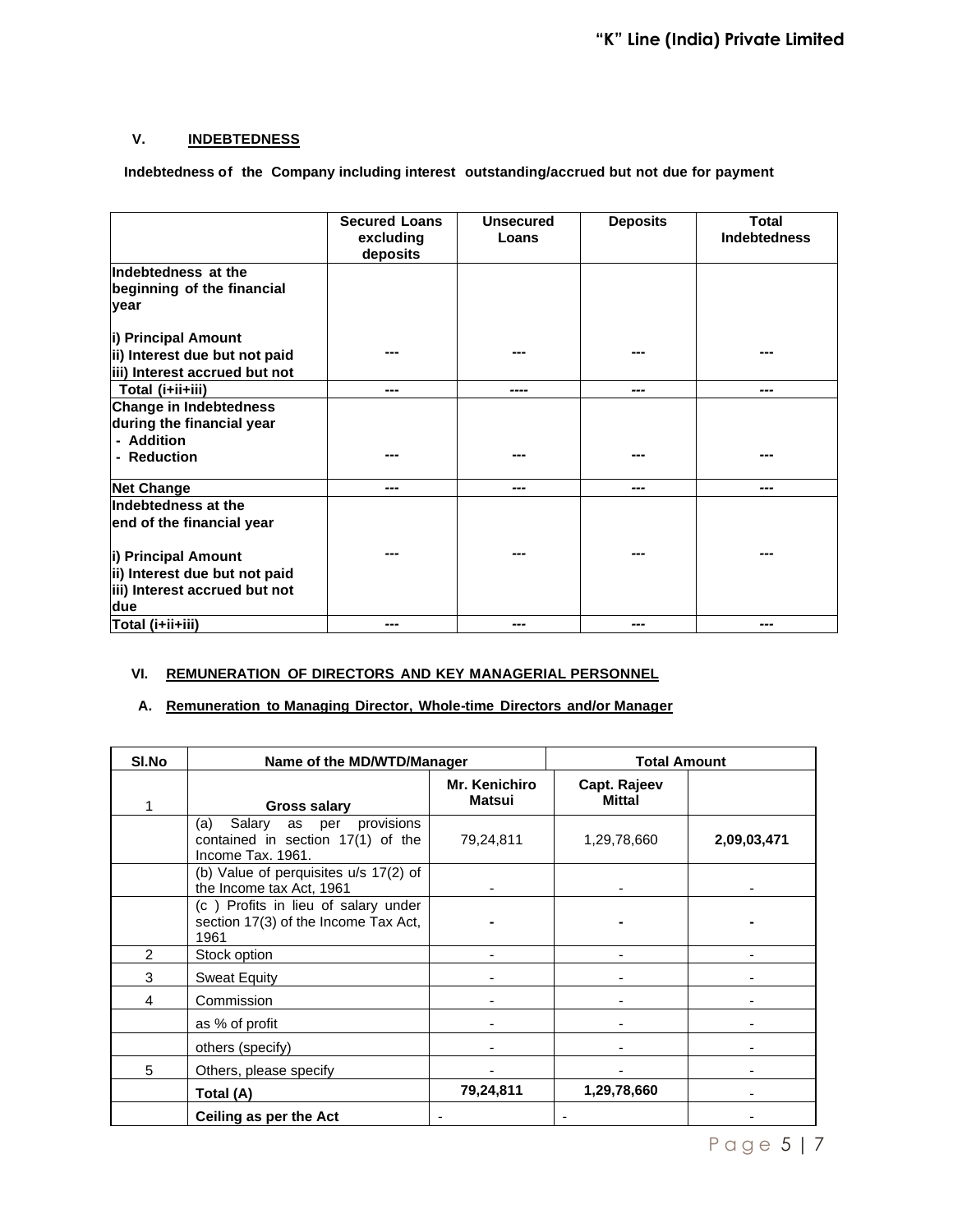# *B. Remuneration to other directors & Employees:*

| SI. | <b>Particulars of</b>         |                              |       |           | <b>Total</b> |
|-----|-------------------------------|------------------------------|-------|-----------|--------------|
| No. | Remuneration                  | <b>Name of the Directors</b> |       |           | Amount       |
| 1.  | <b>Independent</b>            |                              |       |           |              |
|     | <b>Directors:</b>             |                              |       |           |              |
|     | (a) Fee for attending         |                              |       |           |              |
|     | board committee               |                              |       |           |              |
|     | meetings                      |                              |       |           |              |
|     | (b) Commission                | ---                          | $---$ |           |              |
|     | (c) Others, please            | ---                          | $---$ | ----      | ----         |
|     | specify                       |                              |       |           |              |
|     | Total $(1)$                   | ---                          | $---$ | ----      |              |
| 2.  | <b>Executive Directors:</b>   |                              |       |           |              |
|     | (a) Fee for attending         | ---                          | ---   | ----      | ----         |
|     | board committee               |                              |       |           |              |
|     | meetings                      |                              |       |           |              |
|     | (b) Commission                | ---                          | $---$ | $---$     | $-----$      |
|     | (c) Others, please            | ---                          | ---   |           | ----         |
|     | specify                       |                              |       |           |              |
|     | Total (2)                     | ---                          | ---   | ----      | ----         |
| 3.  | <b>Other Non-Executive</b>    |                              |       |           |              |
|     | <b>Directors:</b>             |                              |       |           |              |
|     | (a) Fee for attending         | ---                          | $---$ | ----      | ----         |
|     | board committee               |                              |       |           |              |
|     | meetings                      |                              |       |           |              |
|     | (b) Commission                | ---                          | ---   |           |              |
|     | (c) Others, please            | $---$                        | ---   | ----      | ----         |
|     | specify                       |                              |       |           |              |
|     | $\overline{\text{Total (3)}}$ | $---$                        | $---$ | $- - - -$ | $- - - -$    |
|     | <b>Employees</b>              |                              |       |           |              |
| 4.  | (a) Fee for attending         |                              |       |           |              |
|     | board committee               | ---                          | ---   | ----      |              |
|     | meetings                      |                              |       |           |              |
|     | (b) Commission                | ---                          | ---   | ----      | ----         |
|     | (c) Others, please            | ---                          | ---   | ----      | ----         |
|     | specify (Salary)<br>Total (4) | ---                          | ---   | ----      | ----         |
|     | Total $(B)=(1+2+3+4)$         |                              |       |           |              |
|     | <b>Total Managerial</b>       |                              |       |           |              |
|     | Remuneration                  | ---                          | ---   | ----      | ----         |
|     | Overall Cieling as per        | $---$                        | ---   | ----      | ----         |
|     | the Act.                      |                              |       |           |              |